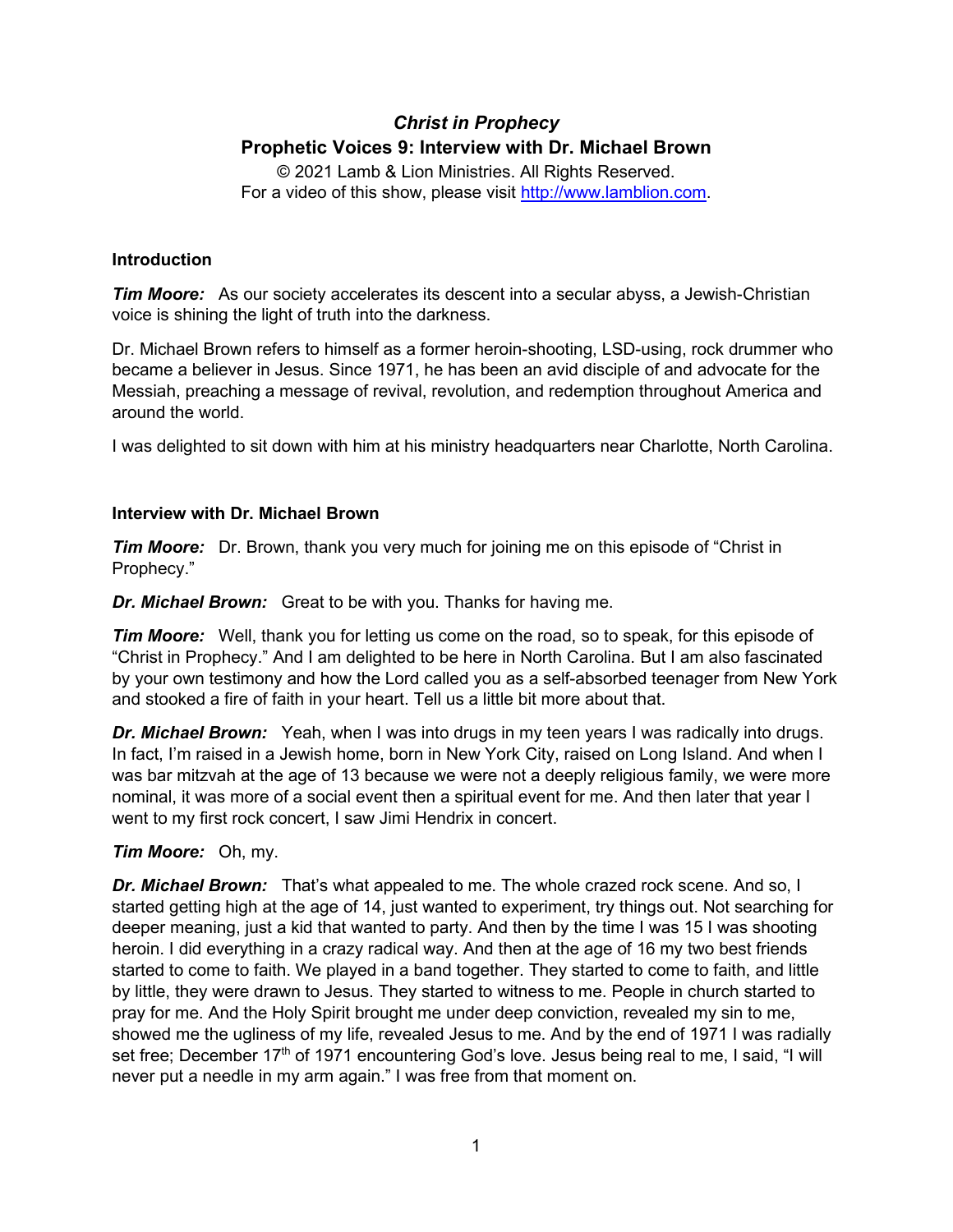**Tim Moore:** Well, praise the Lord! What a wonderful testimony. And indeed, the Lord saves all of us from circumstances, and but for the grace of God all of us would be astray in drugs and all sorts of immorality. So, I'm grateful for your testimony. But one of your specialties is to comment on the current events from a Christian perspective. So, with headlines blaring our moral drift as a society, how do you pick and choose which issues to actual focus on?

*Dr. Michael Brown:* It's a real challenge because you are overwhelmed every single day. And what I do my best to do is be moved by God. First Chronicles 12:32 speaks of the sons of Issachar that came to stand with David to turn the kingdom to him. And it says that they understood the times and knew what Israel should do. So, when you just read the headlines every day, I mean you could get frustrated, you could get angry, you can get anxious. And there are things that are just bursting. So, my question is: Father what is on Your heart? What are people dealing with in real life? Where do they need to be equipped? Which way is society heading? Where does the Church need to have a voice? Where is there the most confusion?

So, I'm not really interested in politics, to be honest, I don't like politics. Others do a much better job of having political insight, being political pundits. But I am concerned about the direction of the culture, and that intersects with politics, that intersects with the Church. So, I will step back and on a daily basis I will says, "Lord, what's on Your heart?" And then when I get really gripped, really burdened that will turn into a book, or it will turn into, I nearly write five articles a week, it will turn into multiple articles.

And then what I'll hear always will get, aside from the attack and the hatred and all that comes, will hear people saying, "Thank you for being our voice." So, somehow it seems that the things that God is laying on my heart are the things that others are really dealing with. And that's what we want to do, we want to equip God's people to be ready for this hour.

*Tim Moore:* Well, I was going to ask, obviously the pace, you said of change and moral outrage can be overwhelming. And so, I was intending to ask how can the average Christian cut through the noise to recognize the common threads of satanic influence pulling our society further and further away from God? But I think you've kind of already touched on it, instead of focusing on the satanic influence, you just point people to the Lord, and to His revelation through Scripture, to Jesus Christ, and then the light overwhelms even that darkness of satanic influence.

*Dr. Michael Brown:* Yeah, and the key thing is, that we are not asleep.

### *Tim Moore:* No.

**Dr. Michael Brown:** In other words, it's so easy to get caught up with our own lives and the busyness of raising families and working jobs, and church life and other things like that, that we lose sight of the radical, dramatic, negative destructive changes that are coming. On the other hand, we can so focus on those that we lose hope. So, the first things we have to do is look to the Lord. The first thing we've got to do is be vibrant in Him, and full of faith, and full of the Word. And recognizing we have the answer, society is messed up, America is tetter-tottering on destruction, the edge of destruction. But we have the answer in the Gospel. So, rather then being woke with the society, let's be truly awakened and then let's be awakeners to others.

*Tim Moore:* Amen. I love what the psalmist writes in Psalm 46, "Regardless, whether the oceans raise, the mountains crumble away, we will not fear." And Christians should not be taken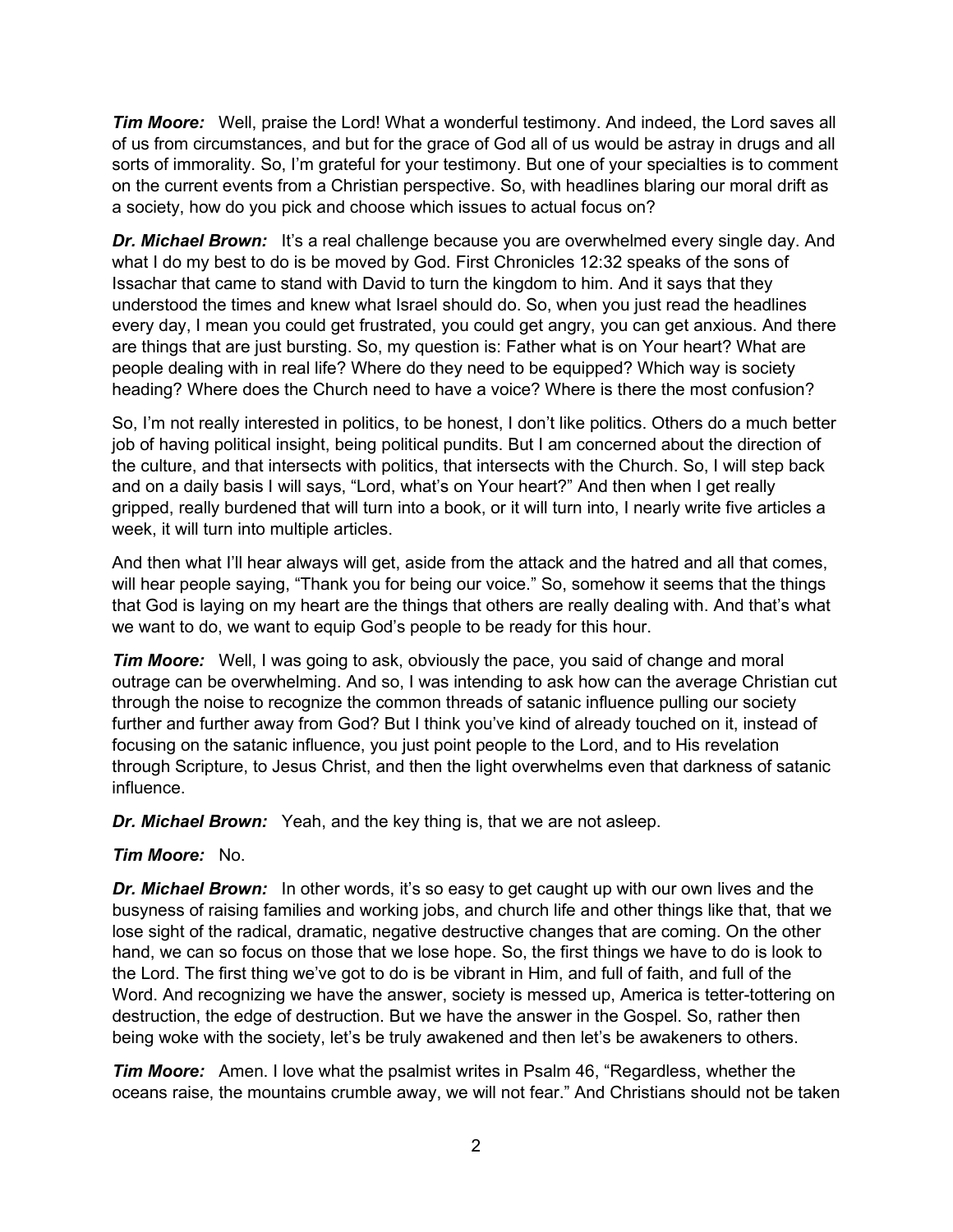to fear, or anxiety, or despair because we know the true and living God. You know I am reminded that after pointing out and assuring us that God will bring justice for those who cry out to Him day and night, and that He will not long delay in providing justice.

Jesus rhetorically asked in Luke, "When the Son of Man comes will He find faith on the earth?" And that passage in Luke 18:7-8 offers us two challenges I believe. One is I would ask how many believers actually do cry out day and night for justice on the earth? Do they cry out to God, or do they just shout into the wind in frustration? So, it really becomes an indictment on us that we should be crying out to the Lord for Him to bring justice, and for Him to prevail. We know He will in the end.

But I also find this question to be posed to all of us as believers: Was Jesus really posing a rhetorical question, or was He giving us a warning? In other words, with nations, churches, and sometimes even families straying where faith was once prevalent, have we drifted so far that His question really seems closer to a warning then we would have thought at one point. What do you think?

*Dr. Michael Brown:* There is no question that it is a serious question, but there is a warning in it. In fact, Luke 18:1 starts with Jesus giving a parable so people would pray always, and not cave in, not faint, not lose heart. That's saying along the way you are going to be tempted to lose heart.

We know in Matthew 24 that Jesus speaks of iniquity abounding and the love of many waxing cold. And we've watched in America now a sudden, and dramatic decline in those who identify as being Christian. Now we know that many of them weren't Christian at all, but number going from 80% to 70% in just a number of years. The rise of the religious "nones," those who say they have no religious faith. And now a recent Gallup poll says for the first time since they have been doing these polls after many decades less then 50% of Americans say they attend church regularly. The number was 70% steady for decades, and decades, and suddenly in the 2000's it has dropped precipitously. So, that doesn't mean we throw in the towel and say, "It's all over." But it means there is a battle.

So much of the preaching in America is just coddling people, it's just scratching our itching ears and making us feel good about ourselves. We need prophetic voices that wake up the church, that say we are in a battle, the enemy really is coming to destroy many lives. And what we've got to do is change our mentality from spectators to active participants, to soldiers, not taking up arms, but taking on the armor of God, and saying, "Lord if you are looking for someone to use, if you are looking for someone to be a witness Lord, here I am, send me, use me." It's going to be costly, but this is what it is about. This is not some vacation; we are called to service.

*Tim Moore:* Amen. Well, I tell you what, you obviously are calling people to step forward, to show strength, and display action. And yet, I will remind folks that you hail from New York City, and one time New York City stood as a beacon of hope to people around the world. Of course, many immigrants came to New York, and New York was sort of the cultural generator for America. As a matter of fact, through Madison Avenue advertising many people had their perceptions shaped or at least their perceived wants outlined, and advertising campaigns that went all around the world. Now New York has been eclipsed by Hollywood as sort of the primary engine of American culture, but it offers a microcosm of the drift that we've seen toward secularism and toward paganism even in America. So, what cautionary tale does New York City offer to America at large?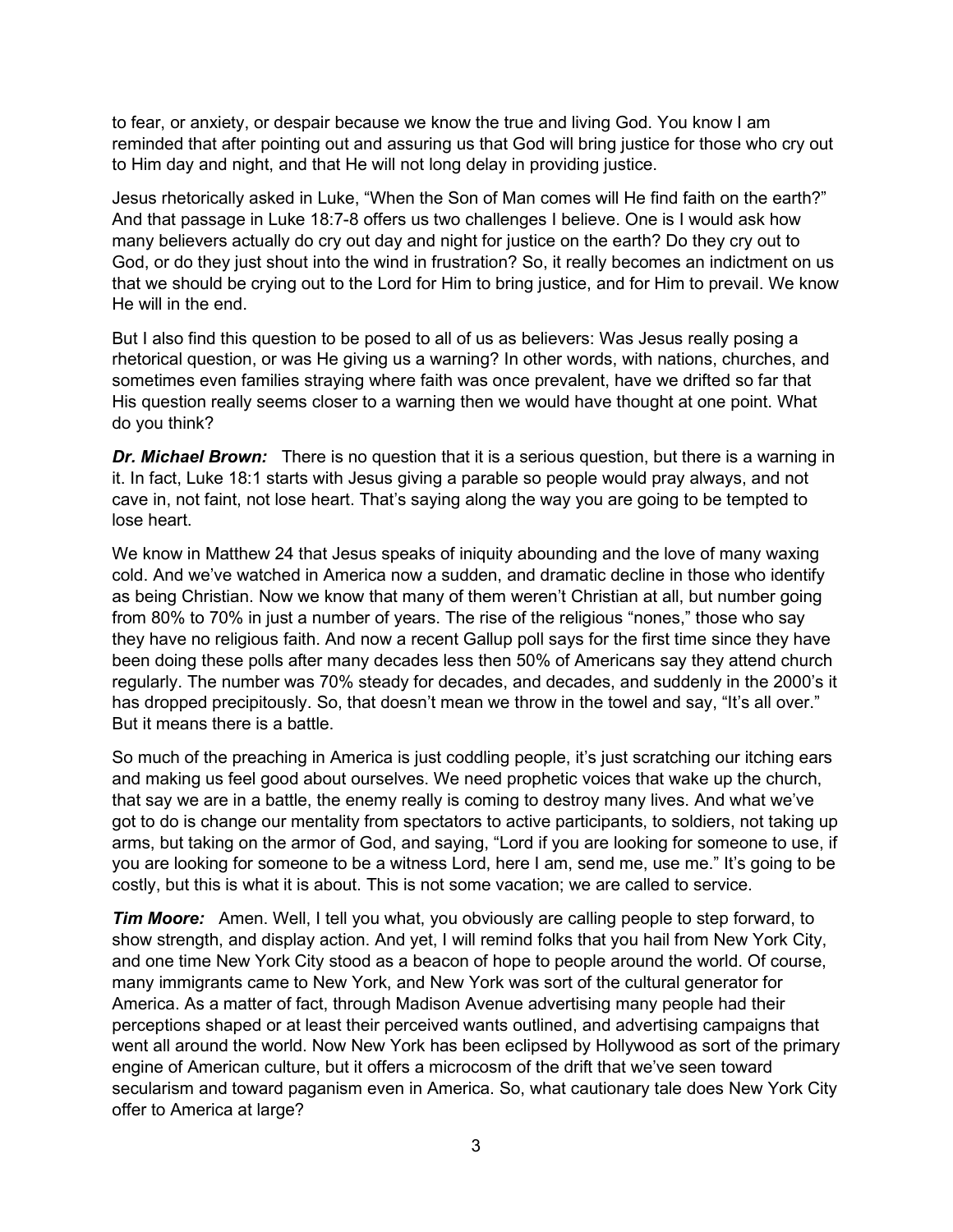*Dr. Michael Brown:* It's a great question. And as someone born in New York City and spent so many years in and out of New York City, it's a very serious and grievous one. Look the Stonewall Riots took place in New York City in 1969 and that's the watershed moment in modern gay activism. In so many ways New York City has been a forerunner, you know lighting up the Empire State Building in lavender colors celebrating gay pride events.

And then if you are a black baby conceived in New York City, you have less than a 50% chance of making it out of the womb. That's the satanic attack on black America, and on big cities like New York. When New York passed radical pro-abortion laws, New York State again celebration in New York City, and lighting up buildings in praise of this. It's just a path toward darkness. It's a path towards death. It's a path towards destruction.

And God deeply cares about all the people involved. He cares about those who identify as gay and lesbian. He cares for those who are cheering on the abortions. He wants to deliver them from deception and lostness, but New York has been on steady decline for many, many years now. And now with the lockdown, and so much happening, and high prices in New York, and kind of radical leftist liberalism getting further, and further off, the city may not recover. It could well be a tale to America to wake up and look at the direction in which you want to go.

*Tim Moore:* To wake up. You know it is hard for any of us to realize, or just to even conceive of how far our culture, our society has fallen in just the last 20 years. Dr. Brown what do you see as some of the key spheres where paganism, and secularism is rising, and where do you see the battle shifting if the Lord stays His coming another 20, 30, or 40 years here in America?

**Dr. Michael Brown:** Yeah, so there are a few things to look at, one is the rise of aggressive atheism. It was probably around 2007 got branded the year of the atheist. When you had authors like Richard Dawkins, and Christopher Hitchens and others who became absolute mega selling authors, and now everybody reading their stuff and talking about it. You say, ah, that was just a little flash in the past. No, the atheistic mindset, the mocking of God.

Apologist Josh McDowell said that objections that he used to encounter with college students who were 19, 20 years old, he is now encountering with 12, and 13 years olds, bashing the Bible, bashing the God of the Bible. And these kids who are just hearing sound bites, and they don't even have the ability to process things intellectually the same way that a college age student would.

The ongoing results of the sexual revolution. The epidemic of pornography that has just numbed people to God's intention for sexuality has degraded and perverted so much. That's pervasive. That is on an epidemic level. LGBTQ activism, back in 2004 God began to burden me about this. And I thought, "That's odd." I don't come out of homosexuality, that's not my testimony. I don't have a particular burden to reach the gay and lesbian community. And then my PhD is in Near Eastern Languages and Literatures from New York University, it's not in family counseling or therapy or anything like that. Why me? Why do you want me on the front lines here? And when I felt the Lord showed me was that nobody gets to sit this one out, it's all hands on deck. That this will be the principal threat, 2004 I saw, this will be the principal threat to freedom of religion, conscience, and speech in America. We see that now with the Equality Act, and other things unfolding.

And then just the rise of the secular religion, and its own religious ideas, like critical race theory, and the like, and the woke culture that wants to cancel those who differ. So, what it is going to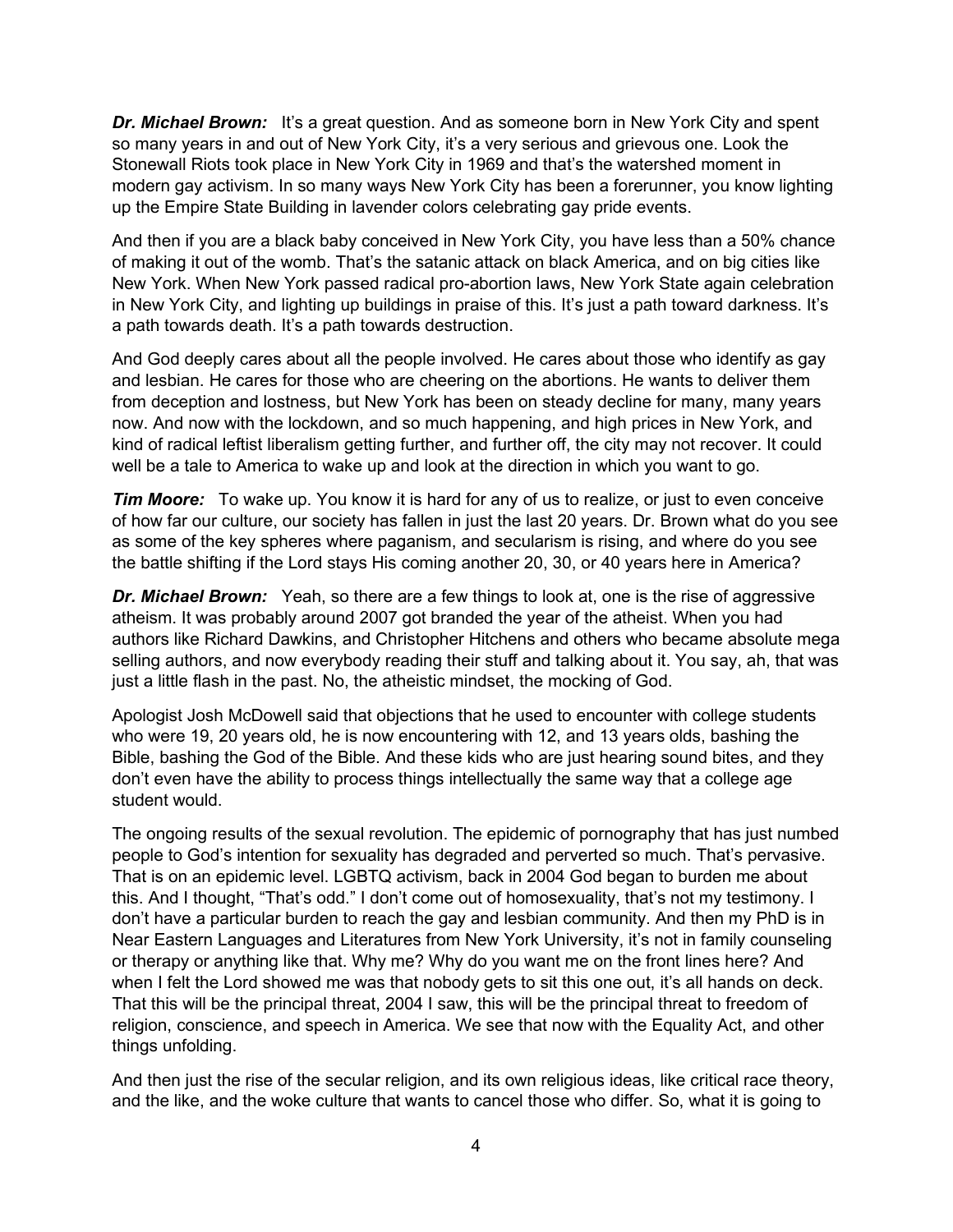mean is that we have to determine to take stands. That we had to determine that to save our life is to lose it. In other words, if we say, I can't get involved in the controversy I'm just going to stay quiet. I don't want to say this I will lose friends. No, now you've lost your life. You've become a slave to the opinions of people. When you say, "I am going to honor God and do what's right regardless of cost or consequence, now you may lose your life, but now you find it, you're free." We have to cross that line. We have to live as disciples, it's the only way to push back against the collapse of the culture.

*Tim Moore:* Definitely so. Dr. Brown in late 2020 you participated in The Return in Washington D.C. along with another of the prophetic voices to America, Jonathan Cahn, and a number of other evangelical leaders. The focus was on calling America, and Americans individually to return to faith in the God of Abraham, Isaac, and Jacob, as manifested in Jesus Christ. And so, do you think there really is any hope for our culture, and for our country, our society, or is the return we advocate as Christians a personal response that individuals must make, and really our culture maybe beyond hope, perse?

**Dr. Michael Brown:** I believe there is hope, because God continues to work, and God continues to stir. And what blessed me at being at The Return, September  $26<sup>th</sup>$  in D.C. that it was not a politically based event. In other words, there was not a mention of praying of President Trump, or praying for the elections, other than for God's will. And the great emphasis was on repentance in the Church.

I believe there is hope because God keeps laying it on our hearts to have gatherings like this, and to get on our faces, and repent of our sins. And there have been some that have been praying for decades for a fresh wave of revival and awakening in America.

And if you go back in American history around 1726 Reverend Joseph Butler in the colonies, this is the colonies, he said, "Religion lay as it were dying in America." And then you go to 1800 Chief Justice John Marshall said, "The church has fallen too far to ever recover." This is 1800. So, we've been in miserable situations, not exactly like this, but in miserable situations and revival and awakening were the key. But we've got to get desperate.

It could be too late for America as a nation. Only God knows that. So, we've got to pray with desperation. And then we've got to do what we can do with our lives here. We don't know if this is the last generation on earth. But as our mission's director says, it's out last generation.

*Tim Moore:* There we go.

*Dr. Michael Brown:* We get one shot at it. And if we pass a world onto our kids or grandkids, what's it going to look like?

*Tim Moore:* Well, I say we always have to be working to raise up new fruit bearers. It's one of the old Jewish proverbs said, "If you think the world is going to end tomorrow, plant a tree today." And not just a literal tree, although that is not a bad idea, but raise up young generations of Americans and of people around the world who will continue to bear much fruit for the Lord.

Well, Michael I appreciate your insight on American culture, but I would like to turn to your expertise on sharing the Gospel with the Jewish people in particular. Your own testimony demonstrates the power of God because Jesus, the Jewish Messiah came first for the Jews, but then also for the Gentiles. And in Him and only Him we find salvation and fulfillment as the children of God. So, sadly, as you have documented in your writing some Gentile Christians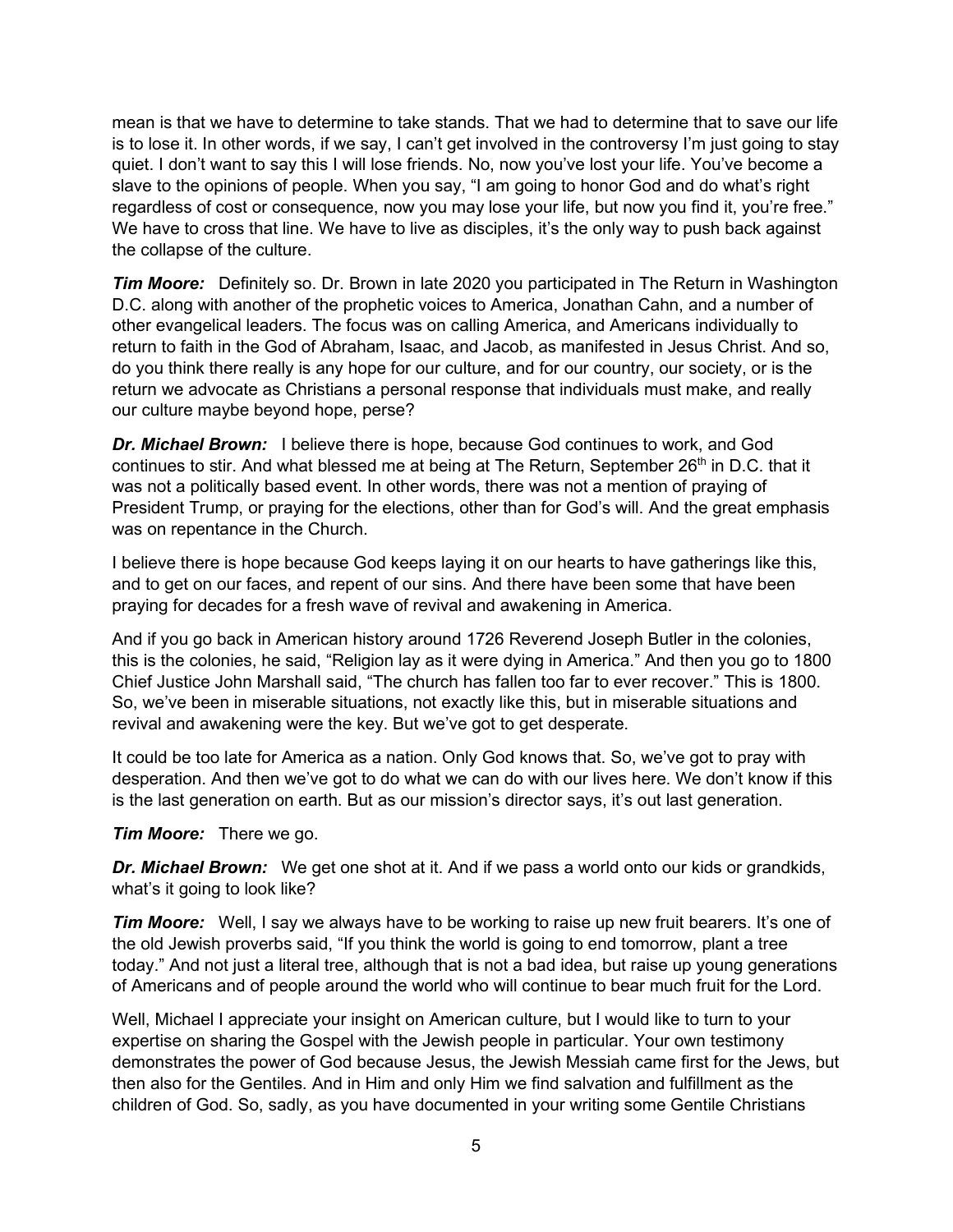have now adopted a Dual Covenant Theology, which suggest that the Jewish people will come to salvation through adherence to rabbinical Judaism, not recognizing Jesus as the Messiah, and putting their faith wholly in Him. So, this resurging Messianic Judaism negates the importance of evangelizing the Jewish people. And responding to that question of whether a Post-Missionary truly Messianic Judaism is possible you said this, "absolutely, categorically, incontrovertibly, without question or equivocation, NO!" Well, I would have to say that you were less wishy washy about this. But in all honesty what is the danger of this evangelical attitude that we don't have to share the Gospel with the Jewish people?

*Dr. Michael Brown:* So, a Messianic Jew would say that Jews need Jesus. And it was a response to a call for a Post-Missionary Messianic Judaism which says let Jews who believe in Jesus they can do that, but other Jews have their own way of salvation.

Look, if that was the case, if Jews could be saved outside of Jesus, and there are Christian Zionists who say, "Hey, we stand with Israel, but we don't want to share the Gospel because Jews have their own covenant with God." If that was the case Jesus would not have to come and die. Jesus, Yeshua came for the lost sheep of the house of Israel. He came first and foremost, Matthew 1, to save His people from their sins. If we could be saved outside of the blood of the cross through good works, through Torah obedience, then we wouldn't need Jesus. We wouldn't need the Messiah. The whole New Testament is the Gospels to the Jew first and also to the Gentile, and that Israel will be saved through the Messiah. So, you make a mockery of the cross. Paul said that if salvation could come through the Law then we made the grace of God of no effect whatsoever. So, Jesus the Messiah dies for Israel, Israel can only be saved through Him. Under the Law we all fall short.

I have dear friends who are religious Jews, we have interacted for decades now, sometimes very in depth and back and forth, I see the sincerity of their lives. I see the beauty of many of their traditions. But I know as Paul writes in Romans 3 that by the Torah is the knowledge of sin, the Torah brings us to the Messiah. You are doing a disservice to my Jewish people when you withhold the Gospel from them.

*Tim Moore:* Amen, I will tell you this, Michael one of my friends in Israel, who is a passionate follower of the Lord Jesus Christ said that he came to America after a time serving in the IDF, the military, as a very brash and self-absorbed young man. He ended up getting a job here in the states working for a man who had been praying every day for 20 years, "Lord, send me a Jew who I can share the Gospel with." Once he met this very smug, and arrogant young Jewish man, an Israeli, he said, "Lord, send me any other Jew but this one. I don't think he." And fortunately, he was faithful to the call and to the opportunity to share the Gospel with this young man who became a follower of Jesus Christ. And now is a passionate evangelical preacher if you will in Israel to the Jewish people. What would you say to Gentiles here in the States and elsewhere about how to go about sharing Jesus Christ, sharing the Gospel with your Jewish friends, and to be very intentional about doing so?

**Dr. Michael Brown:** I would say first and foremost ask God for His heart, for the Jewish people. This is not just a statistic or a notch on your belt, oh, I witnessed to a Jew. Ask God's heart for the Jewish people. And then share your testimony. Everybody has a testimony and testimonies make a difference.

Also recognize that in America probably 90% of the Jews you meet will not be religious Jews, they will not be Sabbath observant, they will not be that familiar with the Scriptures. They may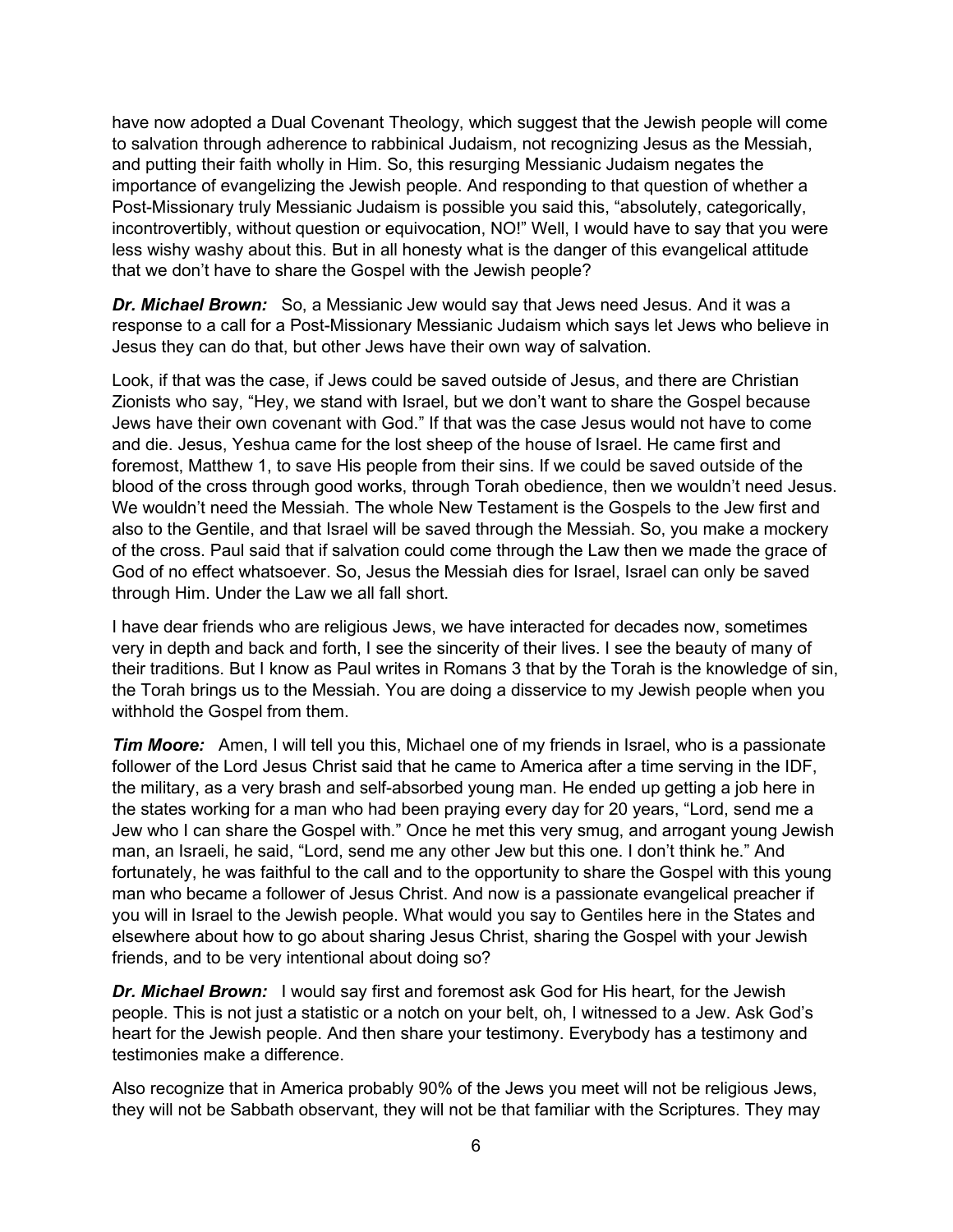think of Jesus in an alien foreign way because much of Church history, the Church persecuted, and rejected Jewish people. But build a relationship, share your testimony. And then if they are interested then open up the Scriptures, begin to show them the Messianic prophecies that He is the one. And then talk to them like you would anybody else because Jews sin like anyone else. And Jews need a Savior like anyone else. And your prayers make a difference. It was the prayers of Gentile Christians that God used to bring me into the Kingdom.

*Tim Moore:* That's fantastic. Dr. Brown as an expert on the dangerous trends in American culture and Jewish faith, people coming to faith in Jesus Christ. What would you say to the diaspora Jews here in America who are steeped in American culture but who have not yet met Jesus as the Messiah? The Jewish Messiah? What would you say specifically to them?

**Dr. Michael Brown:** I would say to each Jewish person there is more. There is more than having a good career. There is more than having a nice family. There is more than occasional synagogue attendance. God called the Jewish people to be the light of the world. God called us to be separated. How is that we bring redemption to the world? It is through one of our own, Jesus, Yeshua, the Messiah. Don't look at Him as some alien, some outsider, but find out why He is the most influential Jew who ever lived. Find out why more than two billion people around the world have connected to the God of Israel through Him. And then talk to those funny evangelical Christian friends you have who believe that God brought the Jewish people back to the land, maybe they see something in the Scripture more than you do. There is more than just living out the American dream.

*Tim Moore:* Dr. Brown thank you for letting us come here today and joining us on this episode of "Christ in Prophecy." How can folks get in touch with you, and follow your ministry and some of your podcasts and things?

*Dr. Michael Brown:* So, we are all over the internet. If you go to askdrbrown.org, a-s-k-d-rbrown.org, sign up for our e-mails. Connect with us on social media. All the links are there and explore the website. Thousands of hours of free resources there. Askdrbrown.org.

### **How Then Shall We Live**

*Tim Moore:* I really enjoyed my conversation with Dr. Michael Brown. He was gracious and interesting, and we found that we had much in common. And he was the first new prophetic voice we've featured that was not contained in Dr. Reagan's book "God's Prophetic Voices to America."

I especially appreciated Dr. Brown's zeal for our Messiah. Like us, he mourns the decline of America as it abandons its Christian heritage and invokes God's righteous anger. And also like us, he proclaims that Jesus Christ offers the only hope, for individuals and nations alike.

Some of you will know that Dr. Brown holds a different position on eschatology, or the interpretation of what the Bible calls the Last Days. He does not embrace a Pre-Tribulation Rapture.

And regarding that difference on End Times understanding, I discerned that Michael Brown is not emphatic or off-putting, and that he looks forward to the return of the Messiah as much as I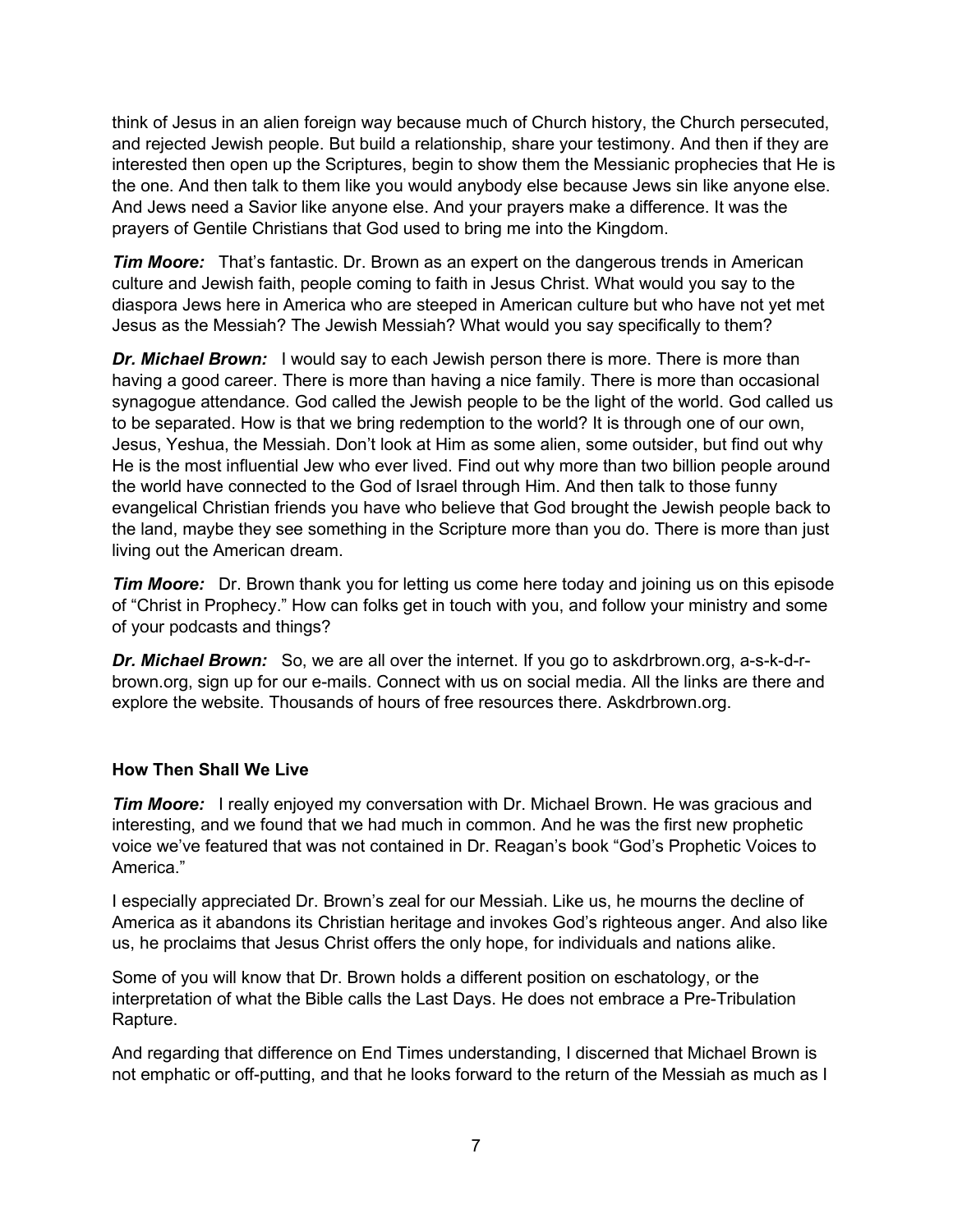do. And, to cite Dr. Brown himself on this topic: "With all respect to my friends that love the Lord and the Word of God, we can differ on this."

With that in mind, it's appropriate that we consider how best to react when someone disagrees with us on a point of Biblical discernment. To do so, we need to recognize that not all doctrines are weighted equally.

There are certain crucial doctrines that are essential to the Christian faith and non-negotiable, including: the Trinity, Jesus' immaculate conception and Virgin Birth, the full deity and humanity of Christ, as well as His death, burial, and resurrection, our justification by faith alone, and the unwavering authority of Scripture.

A person, or denomination that denies these First-order truths simply is not a follower of Christ.

Second-order doctrines are very important, but sincere Christians may settle into different positions. This category would include issues like the method and meaning of baptism, along with the role of women in the church. Obviously, faithful Christians tend to align with Scripturallysound denominations based on differences of interpretation in this arena.

Third-order doctrines are those questions where believers often come to different conclusions. Because those disagreements do not turn on First or Second order doctrines, they are actively debated among faithful Christians, often within a local church.

Hear me very carefully: my belief in the soon, imminent, bodily return of Jesus Christ is why I serve with Lamb & Lion Ministries. We believe that He will come for His Bride, the Church, prior to the outpouring of God's wrath known as the Tribulation. Our reading of Scripture leads us to no other conclusion. But I accept that other sincere Christians may disagree with me on the timing and sequence of Jesus' return, because we all peer forward as "through a glass dimly." In other words, as emphatic as I am about my own understanding, I also give grace in this arena, and hope to receive it from others.

Lately, we've seen too much division over eternally insignificant matters. In 2020, some Christians divided over whether or not to wear a mask. Later, some began picking sides over whether or not to receive a Covid vaccine. Are these important issues? Of course. But worthy of severing the body of Christ? By no means.

Theologians ranging from Augustine to John Wesley are cited with capturing the proper balance on doctrine, "In essentials, unity; in non-essentials, liberty; in all things, charity." Peter and Paul and the other Apostles and early followers of Christ struck this critical balance, even as they held each other accountable to the truth of the Gospel. We should do no less.

So, here at Lamb & Lion Ministries we will continue to proclaim the soon return of Jesus Christ, in a clear but gracious manner. As a pastor friend, who happened to be a quasi-Post-Tribulation advocate at the time, used to tell me, "Tim, I think you're wrong, but I hope you're right." With great joy I could respond, "I am right, but if I'm wrong I'll suffer alongside you until Jesus returns." Our friendship never wavered.

There are too many references to Christian unity for us to casually waver in maintaining it. As far as possible, we will be at peace with all our brothers and sisters in Christ.

On that note, I pray that you know our Prince of Peace.